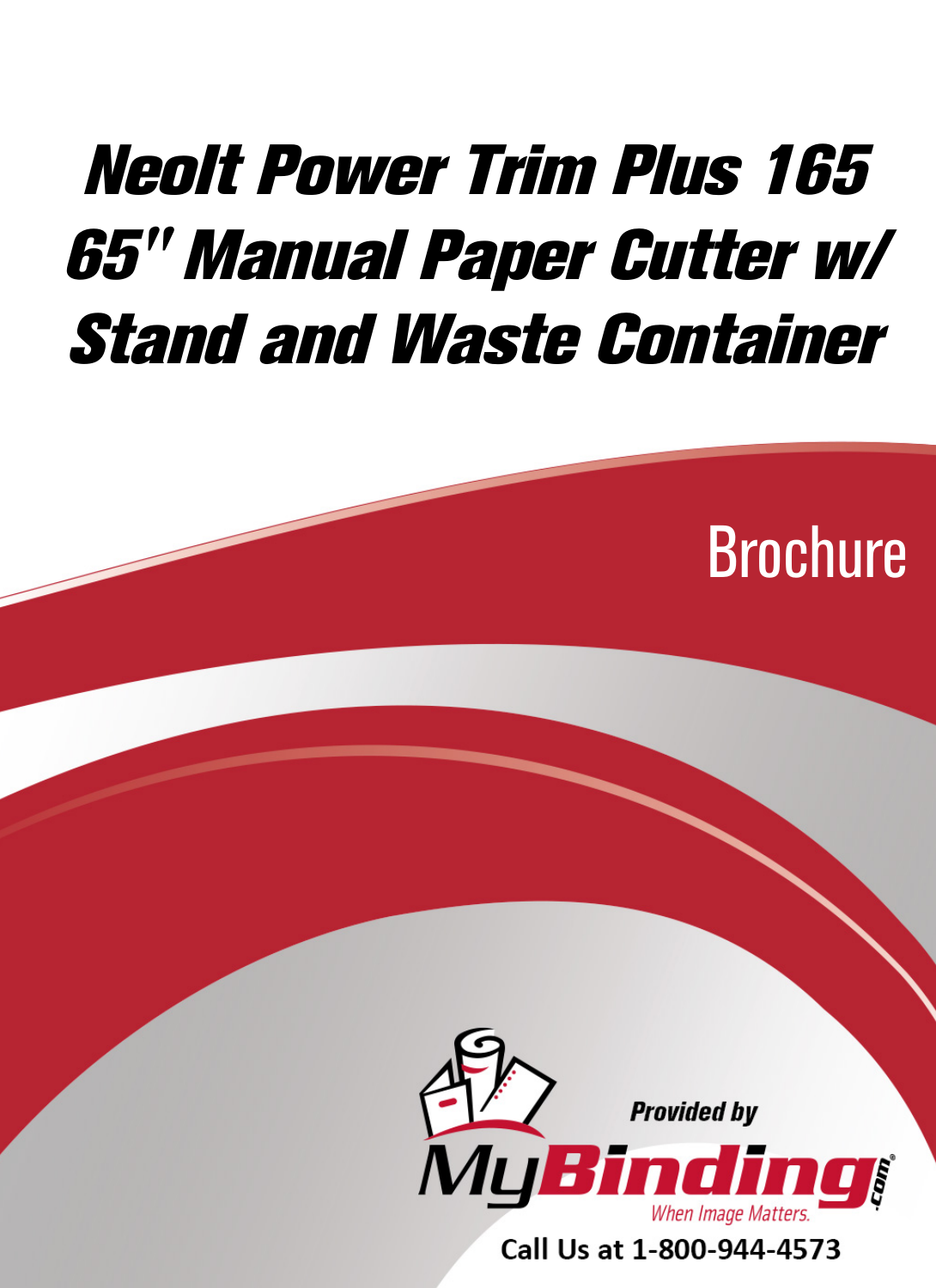







MANUAL CUTTING GETS TO NEW THICKNESSES